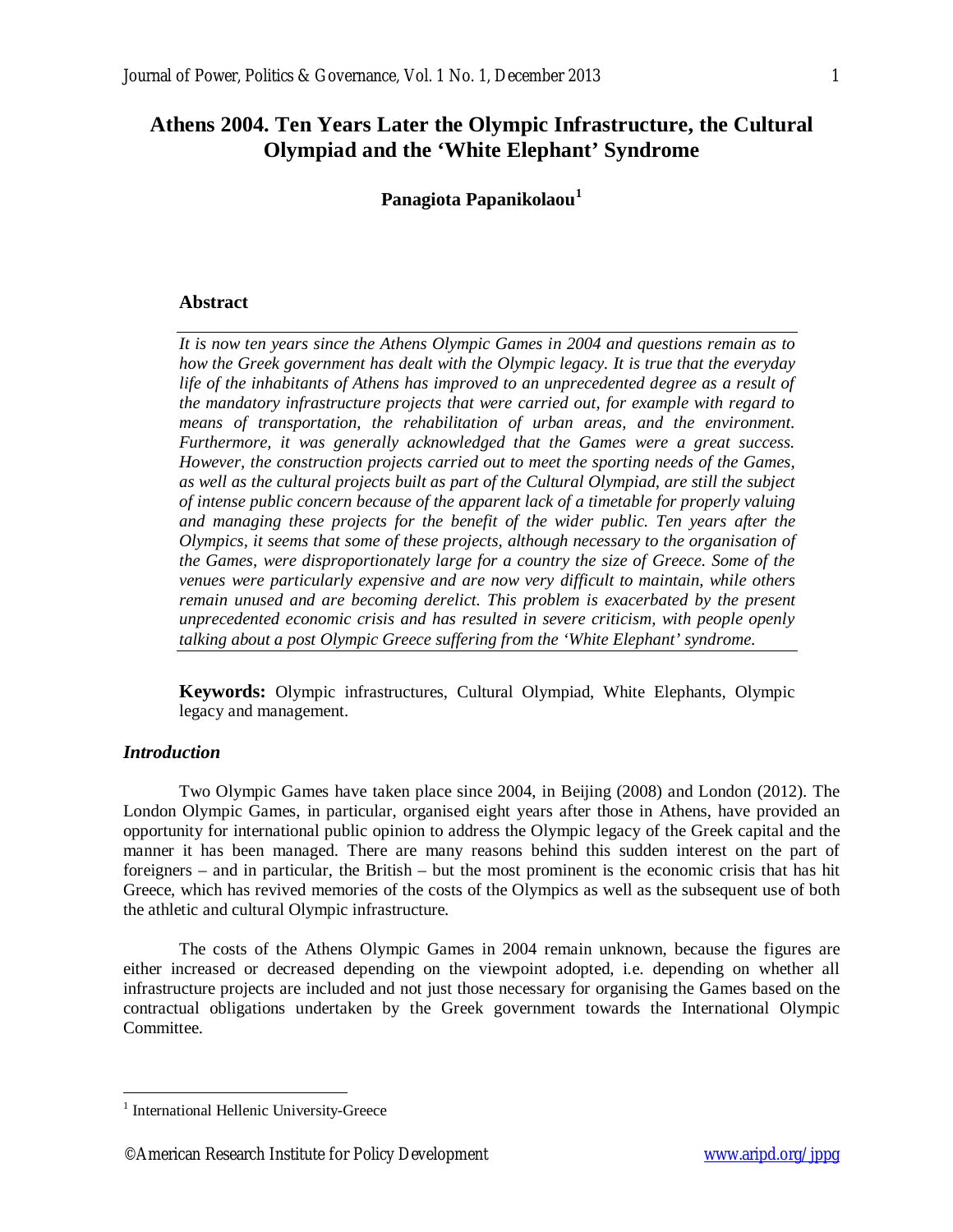In any event, there are conflicting views, and many voices have been raised – especially from the Greek political opposition and the media – demanding a thorough audit of the finances of the Organising Committee for the Athens 2004 Olympic Games (ATHOC) to arrive at objective and reliable answers.

It should be noted, from the outset, that Greece is the smallest country ever to have undertaken organising the Olympic Games, ( actually, twice, in 1896 and in 2004), with the exception of Finland (Helsinki) in 1952) when the political, social and economic situation was entirely different. The Greek Olympic authorities and the Greek State were fully aware of the difficulty of this exercise, having bid for the organisation of the Games both in 1996 (the centennial anniversary of the first modern-era Olympic Games held in Athens in 1896) and in 2004.

Thus, the motivation for the Greek bid had its roots in history and in the strong national feeling that led the overwhelming majority of Greeks to fervently support such a bid. The concepts of national identity and national pride were very strong factors, on which even the two major parties aspiring to power, PASOK and New Democracy, were fully agreed. It should be noted that at the time these parties represented more than 85% of Greek voters, while the Left disagreed, mostly on ideological as well as financial grounds. The likely longer term benefits from organising the Olympic Games were considered to be less significant, although the documentation submitted to bid for the organisation of the Games included references to future tangible and intangible gains that Greece would profit from.

In the first modern Games in 1896 the historical continuity of the Olympic Games, and its association with the Greek national identity had been an issue. In the  $20<sup>th</sup>$  century, the same issue had focused on the prevailing assumption that Greece, being the cradle of Western civilisation and the melting pot of Eastern and Western civilisations, had a clear Western-European perspective (Stavrides, 2008). In 2004 Athens had shaped a multi-faceted cultural identity, and the Greeks were in a position to organise a modern Olympic Games worthy of their great civilisation of the past (Stavrides, 2008: 580).

On this issue, Margaret Gold (2011: 315) was right to point out that "[t]he relationship between Greece and the Olympic Games is like no other. The slogan 'There's no Place like Home', used in all the advertising for the 2004 Games, resonated with Greek identity, collective memory and historical experience. As home to the classical Olympics, the Games go to the very heart of Greek culture."

With respect to the costs of the Olympic Games, in 2004 the Greek government announced that they had reached 9 billion Euros, while the political conflict on the issue culminated when the two major parties exchanged positions between government and opposition after elections (Kissoudi, 2008: 1976).

According to one economic study (Tziralis et al., 2006: 25), the total costs of the Olympic Games amounted to 11.274 billion Euros.

However, this was not he highest estimate since, based on a study carried out by the Ministry of Finance in 2005, they actually reached 13.5 billion Euros, or, to put this in the Greek context, 7% of the GDP (*Real News* newspaper, 30.4.2011).

Nevertheless, a recent estimate by the Ministry of Finance considered that the final costs of the Olympic Games only amounted to 8.486 billion Euros (*Sky TV,* 19.11.2012).

The current political opposition, supported by comments on the social networking media, have linked the costs of the Olympic Games with the subsequent economic crisis that has plagued the country from 2010 on.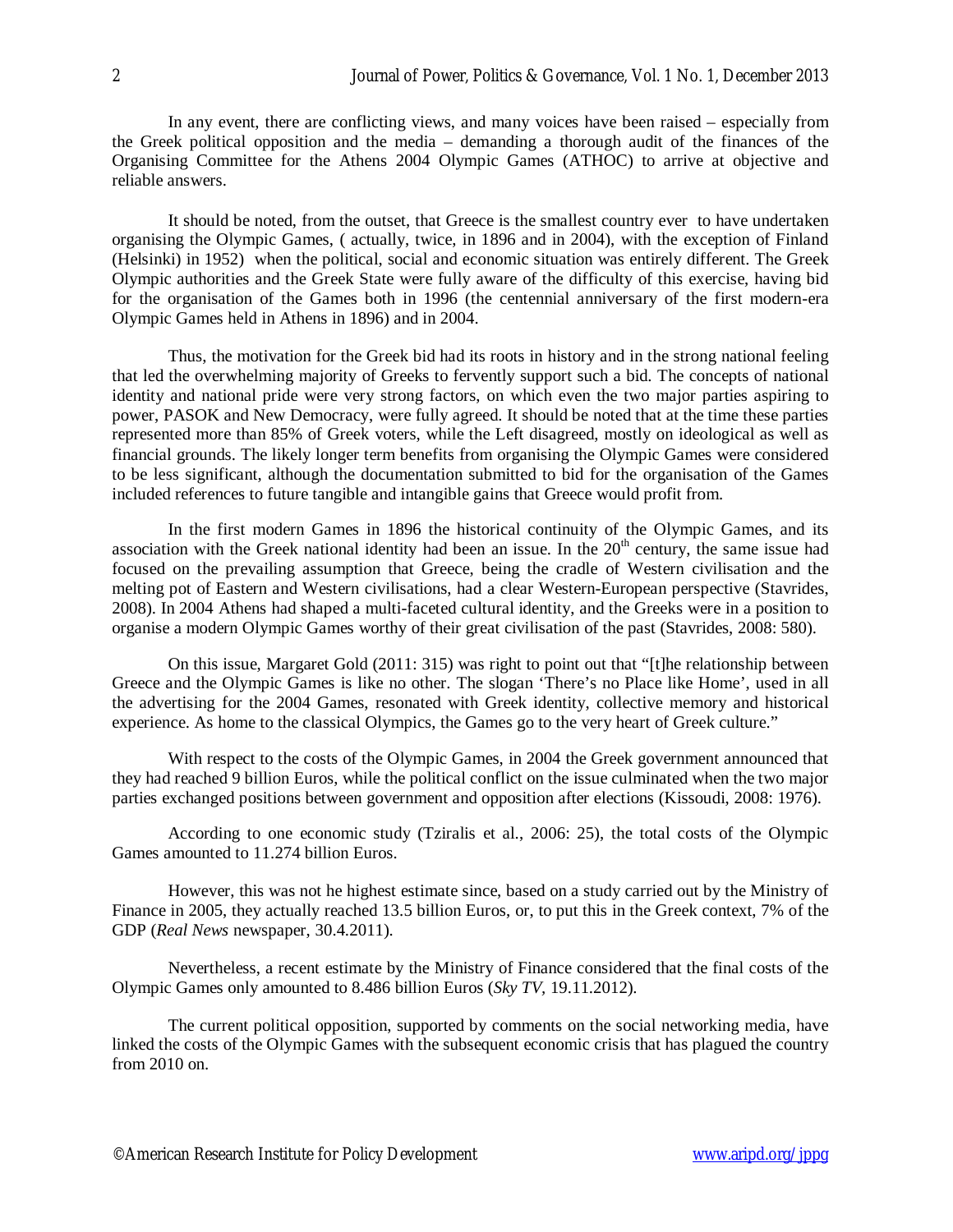The costs of the Cultural Olympiad amounted to 146,320,000 Euros. Other scholars (Lenskyi, 2010: 378-380) have also pointed out the negative impact on the Greek economy, noting that, since Greece's financial deficit was the highest in Europe (3.2% in the year 2004), those who foresaw that the costs of the Olympic Games would burden the country for years have been proven right.

Nevertheless, irrespective of the exact nature of the economic costs, it is a fact that, in the 2004 Athens Games, athleticism and culture took divergent paths, since the cultural aspect did not succeed in convincing public opinion of the worth of the Olympic ideal. Something re-enforced by the lack of any great project or cultural institution remaining from the Games, apart from promises that the Olympic legacy would be passed on to the next generations.

It is true that the face of Athens, with its population of 4 million, has been changed and that it has been transformed from a provincial Mediterranean capital to a modern megalopolis with safe and fast transportation networks resulting in a positive impact on the environment, while Olympic projects have expanded throughout the basin of Attica. A new understanding of the organisation of space now prevails, large-scale urban renewal projects are being carried out, traditional buildings are being renovated, and efforts to unify archaeological sites are being intensified (Potsiou & Apostolatos, 2006).

In general, an image of a creative Greece is being promoted, by consolidating historical tradition on the one hand, and by promoting modern achievements on the other. These constitute efforts to integrate modern aesthetics with pan-Hellenic intertemporal principles, invoking at the same time the concept of Olympism.

In the Athens 2004 Olympic Games, Greeks were called on to implement the ideals and values of Olympism by organising a Cultural Olympiad, one of the greatest and most significant institutions of the Olympic movement. The most interesting feature of such institution, which falls within the remit of the International Olympic Committee, is its extended duration (approximately four years).

The Cultural Olympiad of Athens included a diversified programme with promises of initiatives in favour of the environment, which already represented the third pillar of Olympism. The Cultural Olympiad is by nature a complex institution and it has had to deal with institutional, social, cultural and development issues.

The Cultural Olympiad runs in parallel with the Olympic Games (athleticism, culture and education was the initial triptych of the Olympic Charter), it has a long history, it is supported by a global network of organisations having an educational and intercultural mandate, and it promotes Olympism as a "philosophy of life" (Garcia, 2012: 1-5).

### *The Olympic Infrastructure and its Management*

In 2004 Athens had the opportunity to undergo radical renewal; and it achieved that goal to a limited extent through the new development model. According to Jon Coaffee (2011: 191), Athens had indeed a great opportunity to replace its underdeveloped infrastructure, to promote its more remote and environmentally degraded areas, and to exploit its new athletic and cultural facilities, but it does not appear to have taken any action to that end after the Olympic Games.

Furthermore, according to Kissoudi (2008: 1981), the Olympic legacy should have a "long-term perspective"; an Olympic city should maintain, after the Games as well, its "international profile", make use of the Olympic facilities and integrate them into the life of the city (Hiller, 2010: 331).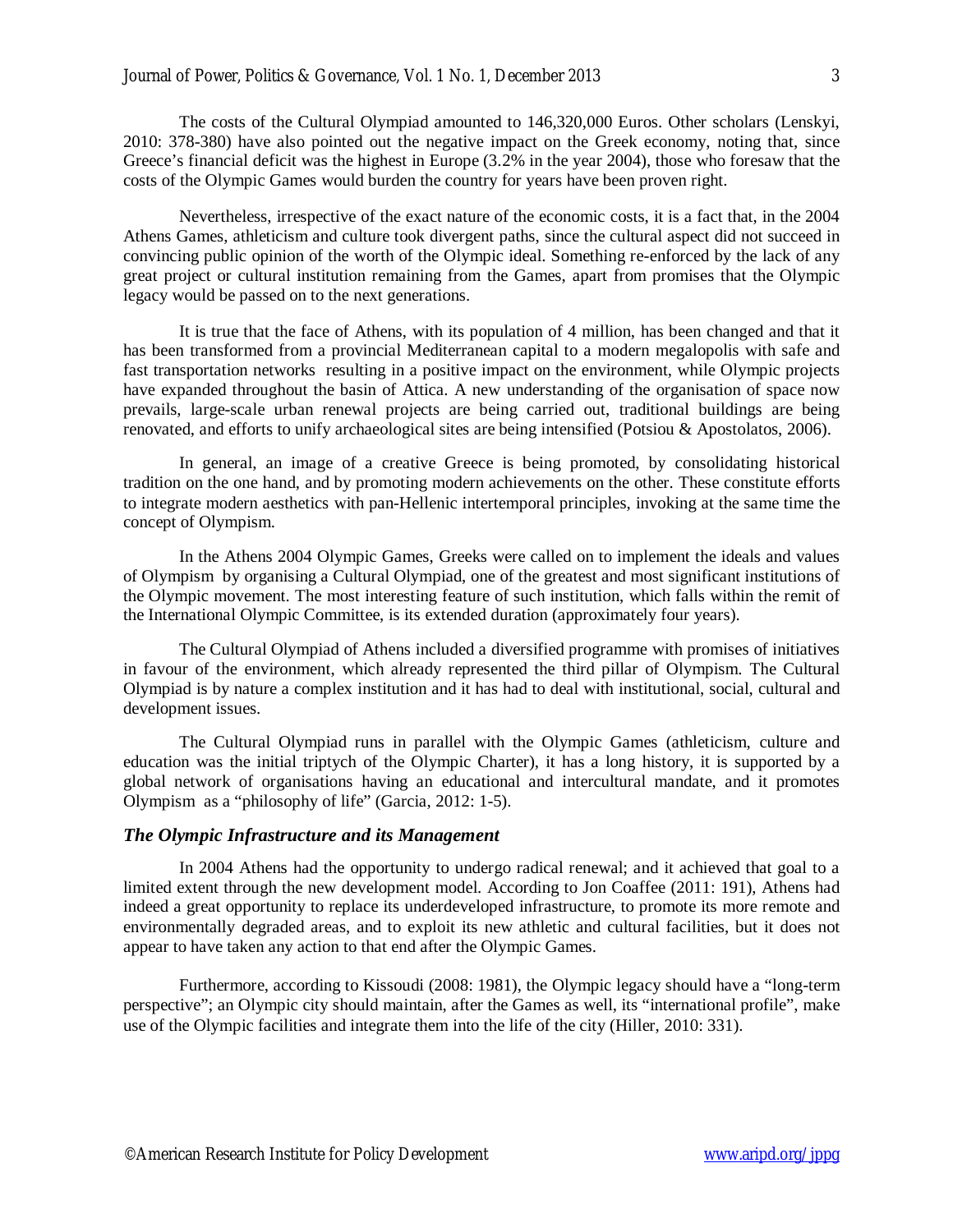However, the Olympic Games are not only an extremely important athletic event; they are also a cultural and social event. Therefore, it should be possible to interlink the cultural infrastructure with the economy and the development of the city, so as to enhance the city (Beriatos & Gospodini, 2004: 331).

According to Margaret Gold (2011: 315), the legacy left by the Olympic Games to Athens was very significant, since, in 2004, the city acted having at its forefront a thorough reconstruction revolving around the axis of classical antiquity with the motto of approximating the intertemporal values of Greek civilisation.

The Olympic infrastructure in Athens was developed around the following main centres: the Olympic Village (at the feet of Mount Parnes), the Olympic Complex (in Marousi), the urban regeneration projects in the centre of Athens and along the coastal zone of Attica (Faliro, Markopoulo, Marathonas, Agios Kosmas) and in other parts of Athens (Nikaia, Nea Ionia, Tatoï, etc.).

With regard to cultural infrastructure, the legacy concerned interventions to, and renovations of, important museums in ancient Olympia, the National Archaeological Museum and the Byzantine Museum. Furthermore, "[t]he Olympics were a vehicle for developing contemporary art. This led to the foundation of two complexes, both housed in former industrial premises: Technopolis, an arts and performance space that also houses a small Maria Callas Museum; and the Athinais, a restored silk factory that contains a theatre, cinema, music space, museum space, restaurants, bars and caf**e**s, and conference facilities" (Gold, 2011: 326).

However, it was not long before criticism of the post-Olympic legacy in Athens made itself heard. Although the majority of experts and journalists acknowledged the great efforts made in bringing about the considerable changes that took place in the Greek capital, some criticized the lack of longterm design. Criticism became even more strident with the abandonment of some of the Olympic infrastructure because of the lack of maintenance and use.

In his article, Jon Coaffee (2011: 191) reminds his readers of a special BBC program, in June 2005, where the then current state of the Olympic infrastructure was subjected to negative comments, concluding with the observation of a Greek viewer who stated: "we had fantastic Games but no plan for the day after."

Another reason for the problematic nature of the Olympic facilities lies in the fact that 95% of them were of a permanent nature, making the burden of maintaining them considerably more difficult. The subsequent abandonment of these projects, in spite of their positive impact on the Greek economy, shows that Athens had no "strategic plan" (Beriatos & Gospodini, 2004: 192 and Boukas et al., 2012).

Ten years after the Athens Olympic Games, concern about the state and fate of the Olympic Properties is only natural. Even the flagship of the Olympic infrastructure, the Olympic Stadium in Marousi, has sent out a distress call. On July 27, 2013, Giannis Andrianos, the Deputy Minister of Culture of the Greek government, sent a letter to the Speaker of the Greek Parliament requesting financial assistance to help maintain the famous roof of the Olympic Stadium, designed by architect Santiago Calatrava, which otherwise would be at risk of collapsing. This example illustrates the tragic state of the Olympic Properties.

In the meantime, the media are exerting pressure demanding solutions and are highly critical of the Greek State."The dowry of the Olympic Properties which has become a noose around our necks" was the title of a popular program broadcast on September 25, 2013 (*Dion TV*).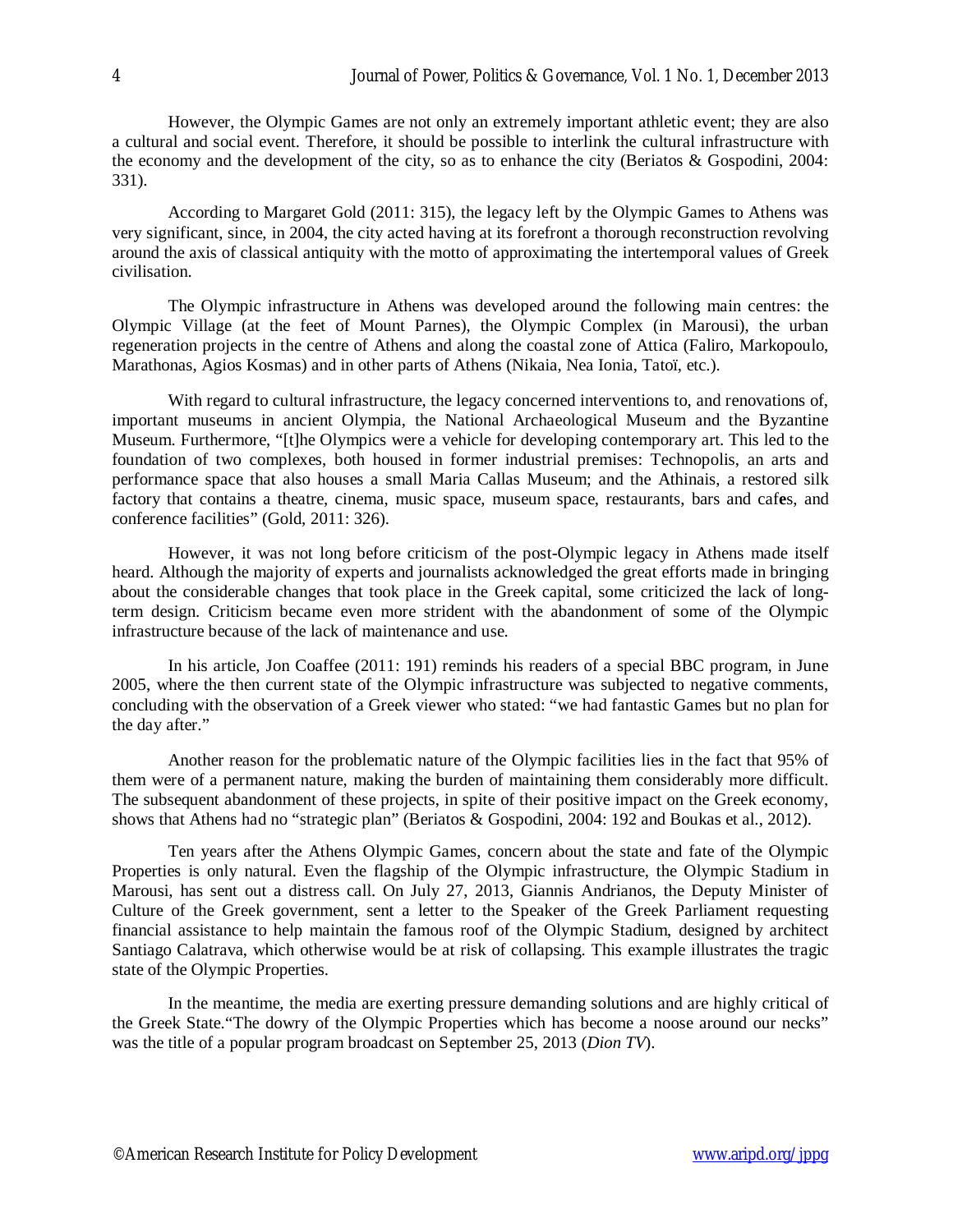Which showed shameful images of some of these properties, such as, among many others, the Indoor Volleyball Stadium in Paiania, left, without security and protection, at the mercy of robbers, while the exquisite building for Weight-Lifting in Nea Ionia has been left empty and unused.

Certainly, there has also been some instances of adequate use of Olympic Properties, such as the Badminton Theatre in Goudi, the lease of the International Broadcasting Centre - Golden Hall (I.B.C.) in Marousi, as well as the involvement of large private groups in exploiting the Olympic land in Faliro (Stavros Niarchos Foundation) and the rehabilitating the historical centre of Athens (Onassis Foundation).

The exploitation of the Olympic Properties had initially been delegated to Hellenic Tourist Properties S.A. and is now the task of Public Properties Company S.A., which often finds its plans obstructed by bureaucracy and judicial interventions.

A major mistake, apparently dating from the outset, has been the inability to evaluate the Olympic Properties, both before and after they were used for the Olympic Games, as required since 2002 by the International Olympic Committee (Lausanne Congress). The relevant rules had been included by the IOC in the Olympic Charter in 2003 (Leopkey & Parent, 2012). Thus, a tool for analysing and measuring the impact of the Olympic Games was created (OGGI - Olympic Games Global Impact). It appears that, in the case of Athens, these evaluation indices have not been used by the International Olympic Committee, either because it was too late or because there was some tolerance, as contrasted with what happened, for example, with the Olympic Games held in London in 2012.

In the case of Athens, it can be validly argued that there has been no strategic planning, as confirmed by Gianna Angelopoulos-Daskalaki, President of Athens 2004, in her book entitled *My Greek Drama* (2013), the result being that it is now extremely difficult to manage this considerable Olympic wealth.

#### *The Legacy of the Cultural Olympiad*

The Cultural Olympiad was envisioned by Baron Pierre de Coubertin, who made it an Olympic institution at the Olympic Games held in London in 1908, in an effort to restore the original beauty of the Olympic Games (Cashman, 1998: 108). This was also the spirit that guided Athens in 2004, promoting the philosophical concepts and the humanistic values of Antiquity, as may be seen from the main themes explored during the Cultural Olympiad: "Man and Space", "Man and the Earth", "Man and the Spirit", "Man and Man" (Garcia, 2008: 372).

According to the promise made by the Olympic Games Organisation (Cultural Olympiad. Official Report, 2005: 27), Athens was supposed to implement a programme promoting the ecumenical character of culture, to be associated with social projects and cultural spaces (Papanikolaou, 2013).

Athens mounted a multitude of cultural events, both inside and outside the country, but once again the resulting cultural wealth lacked proper management. First of all, there was a failure to achieve large scale public participation and there was no provision for capitalising on achievements by creating the necessary cultural infrastructure. None of the museums that were scheduled to be established within the new Olympic facilities saw the light of the day, including, for example, the "Olympic Museum" and the "International Classical Athleticism Museum" (at the International Broadcasting Centre), the "Maria Callas Museum" (in Technopolis, Gazi), as well as the "Arts and Culture Academy" (in the Ano Liosia Olympic Centre); these remain paper projects that have never materialised.

Some other aspects of the Cultural Olympiad, such as "Olympic Education", "Olympic Truce" and the institutions for the "Cultural Olympiad" and the "Olympic Truce" to be established in Athens, have been proven to be a dead letter and to have been just communication gimmicks.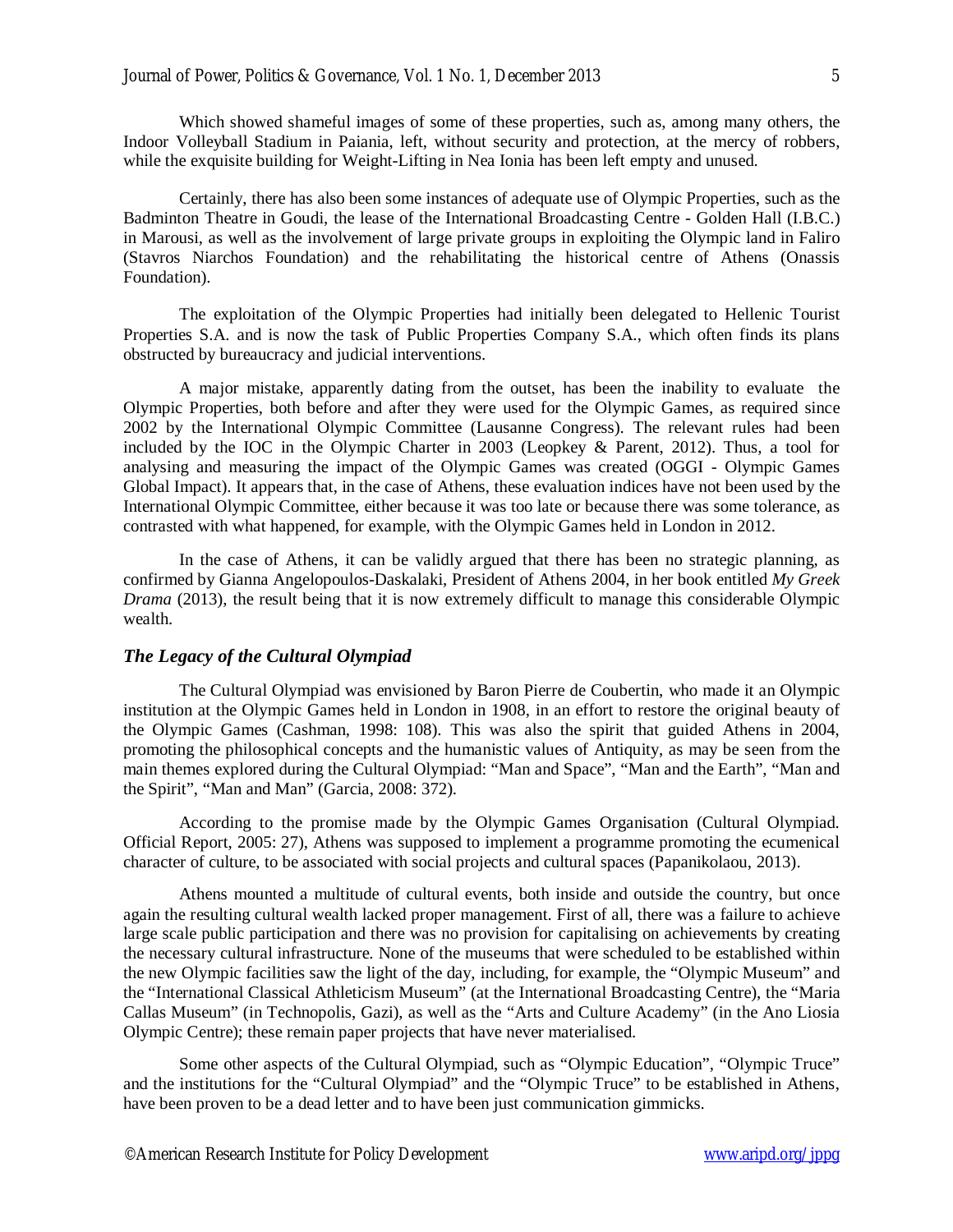The progress of the "Unification of Archaeological Sites" has been satisfactory, whereas safeguarding the historical centre of Athens has required the intervention of a private body (the Onassis Foundation), as indicated above, in order to improve its image.

State intervention has also been positive with respect to renovating important archaeological museums (in Athens, Olympia, Thessaloniki and elsewhere), creating museums of contemporary art, such as the National Glyptotheque in Goudi and the New Benaki Museum on Peiraeus Street. However, these are the only tangible evidence of the Olympic legacy in cultural terms.

It should further be noted that the design of the Olympic athletic facilities also included cultural spaces, i.e. spaces for congresses, exhibitions, concerts and multipurpose spaces for events, but none of these aspects have been implemented. Evidently, the underlying intention was to associate athleticism with culture, this being a fundamental principle of the Olympic movement, but this has remained an unfulfilled promise.

Olympism, as a concept and part of the intangible legacy, was perhaps the only thing promoted through the operation of the Cultural Olympiad. Its ideas were promoted during high points of the Olympic Games, from the Olympic Flame Lighting in ancient Olympia until the Closing Ceremony in the Olympic Stadium, which have been rightfully linked to Greek national pride.

Therefore, the question is whether the tangible and intangible legacies, the two aspects of the Cultural Olympiad, have been kept in trust for future generations, in a manner that has nurtured the cultural life of the city and enhanced knowledge. The management of this enormous material and intellectual wealth is still beset by issues of sustainability, and the good impression left by the Olympic Games in Athens in 2004 is currently being undermined.

According to Garcia (2005: 33), what is finally left from the Olympic Games experience is whether the Games have been able to touch people in a way that they will be remembered and engender long-term benefits.

# *The Athens of 'White Elephants'*

"White Elephant" is a common term in the parlance of cultural and technological critique. It is frequently used in cases where cities compete so frantically against each other to for the title of Olympic city, that they often include unrealistic project ambitions in their bids. Indeed, if these bids are successful and the projects are implemented by constructing gigantic facilities at an exorbitant cost, these facilities which cannot subsequently be exploited then become liabilities. Many scholars use the term in a derogatory and ironical manner, referring to the metaphor of the well-known Asian legend (Girginov, 2010: 16).

To be more specific, these are cases where there is a clear discrepancy between the unrealistic and overly ambitious intentions involving the building of large projects, on the one hand, and an inability to subsequently manage and exploit them in a sustainable way on the other hand. These are acts of vanity, megalomania and ostentation totally inconsistent with reality in a small and relatively poor country like Greece. This kind of behaviour could be described by the neologism *micromegalismus*.

This is particularly true for Olympic Games, which have become a global super-show with gigantic facilities, where there is a risk of letting such facilities become fossilized relics of the past, in spite of the enormous amounts of money spent on their construction. It is also very likely that such facilities, by remaining unused due to the inability to maintain and exploit them, will end up having a negative impact on the country's economic life.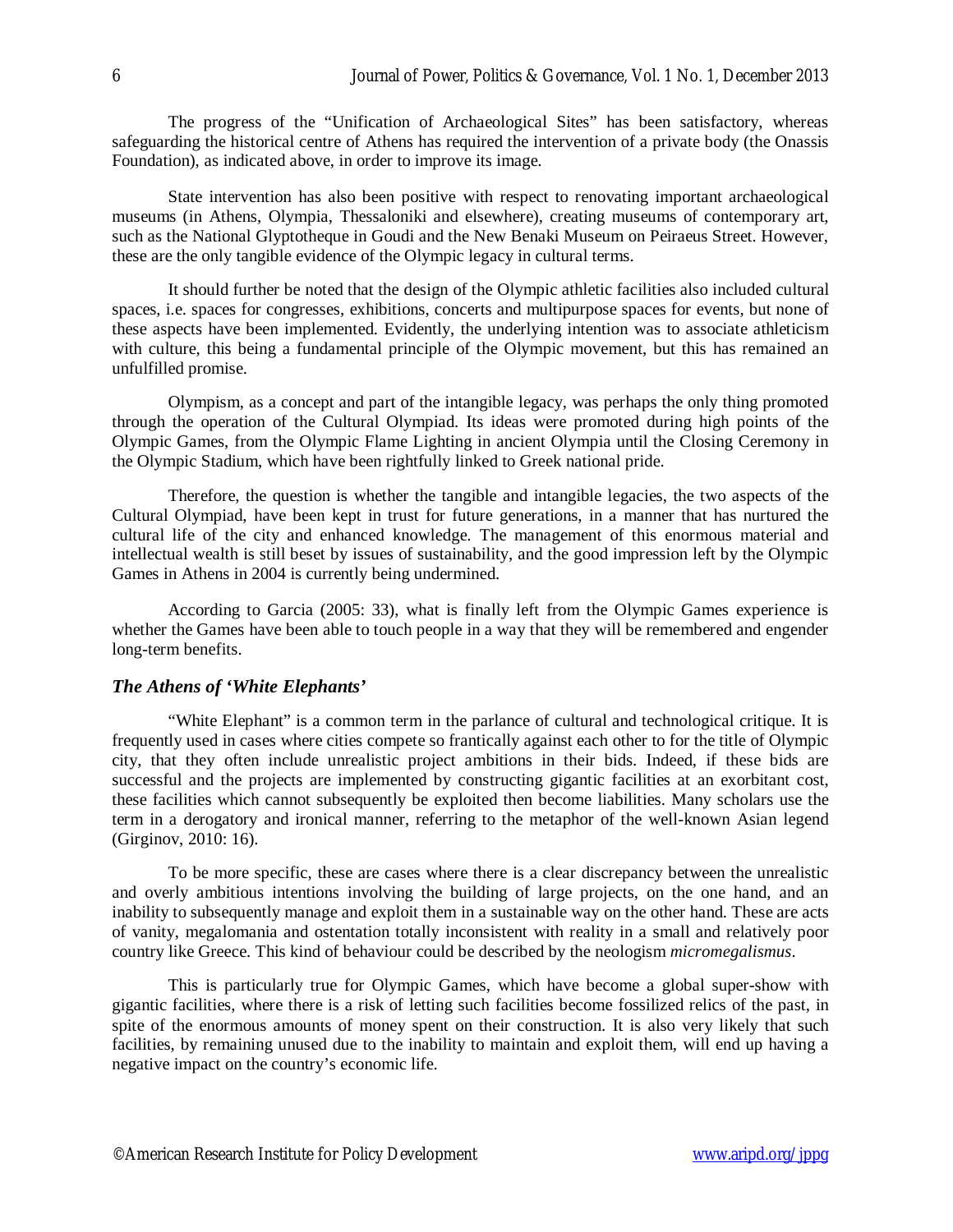Those risks had been identified in due time by the International Olympic Committee, in its aforementioned Congress held in Lausanne in 2002, where certain rules were established in order to prevent the cities hosting Olympic Games from unnecessary expenditure and unrealistic proposals, prioritising instead the need for sustainable development and a positive Olympic legacy (Cashman, 2007: 1). Olympic facilities and Olympic stadiums, which excessively burden the public debt, contribute to the deficit and are finally left empty, undoubtedly represent the negative aspect of the Olympic legacy, the so-called "White Elephants" (Leopkey & Parent, 2012).

Other scholars (Erten & Ozfiliz, 2006: 528) pinpoint the "White Elephants" issue in the unexploited facilities, the excessive public expenditure and the inability to integrate the enormous Olympic stadiums into the fabric of a city's activities. They also suggest that the projects should be part of sustainable development and built using renewable sources of energy. This was the approach adopted by London in 2012, where temporary constructions were built, sensibly limiting the permanent spaces of Olympic hospitality, in order to minimise the number of "White Elephants".

The contribution made by the Athens Olympic Games to the transformation of the city has already been mentioned, comprising the large infrastructure projects carried out as well as the showcasing of the city's enormous and globally unique cultural heritage. However, ten years after the magnificent closing ceremony of the Olympic Games, in August 2004, many Olympic structures already appear to be abandoned due to the obvious inability to exploit an utilise them in a sustainable way. This highlights the lack of strategic planning and vision regarding their post-Olympic use.

There is now considerable critical reaction, particularly from the Greek and foreign media, which, as the ten year anniversary approaches, often make references to "Rotting Olympic properties" (*Star TV,* 16.04.2013), accompanied by shameful images from the old Hellenikon airport. Most criticism is directed at the enormous expenditure for permanent facilities which were not necessary. For example, there are stadiums intended for sports where Greece does not even have a national team (for example, icehockey). As newspaper *Ta Nea* put it, "[i]t was all a sacrifice at the altar of an ephemeral image" (30.07.2012).

Limiting ourselves to the scientific aspect, studies such as the one carried out by Mangan  $\&$ Dyreson (2010) point out the scale of the budget overrun and the significant financial surcharges, beyond the originally planned costs, as the cause of the White Elephant image created.

In his provocative book entitled *Ghost Milk* (2011: 384), Lain Sinklair wrote in a particularly mordant tone referring to post-Olympic Athens: "White-elephant stadiums that cost a fortune to keep empty. New roads choked with tractor protests. Airports closed. Angry, stone throwing mobs demonstrating the consequences of fiscal mismanagement, chicanery by international bankers, a culture of tax avoidance and brown bagism. National pride suborned by a word the Greeks patented: Hubris".

The crux of the matter is that, less than ten years later, Athens has tarnished its international reputation and image, which represent the fundamental values of the intangible legacy of the Olympic Games.

# *Conclusion*

Research shows that Athens did not design the Olympic Games with a long-term perspective in mind, nor did it implement any feasibility study, in line with the repeated statements on that matter by Gianna Angelopoulos-Daskalaki, President of the Athens 2004 Organisation. The lack of management can be identified not only in large athletic projects but also with regard to cultural wealth, as confirmed also by the Minister of Culture.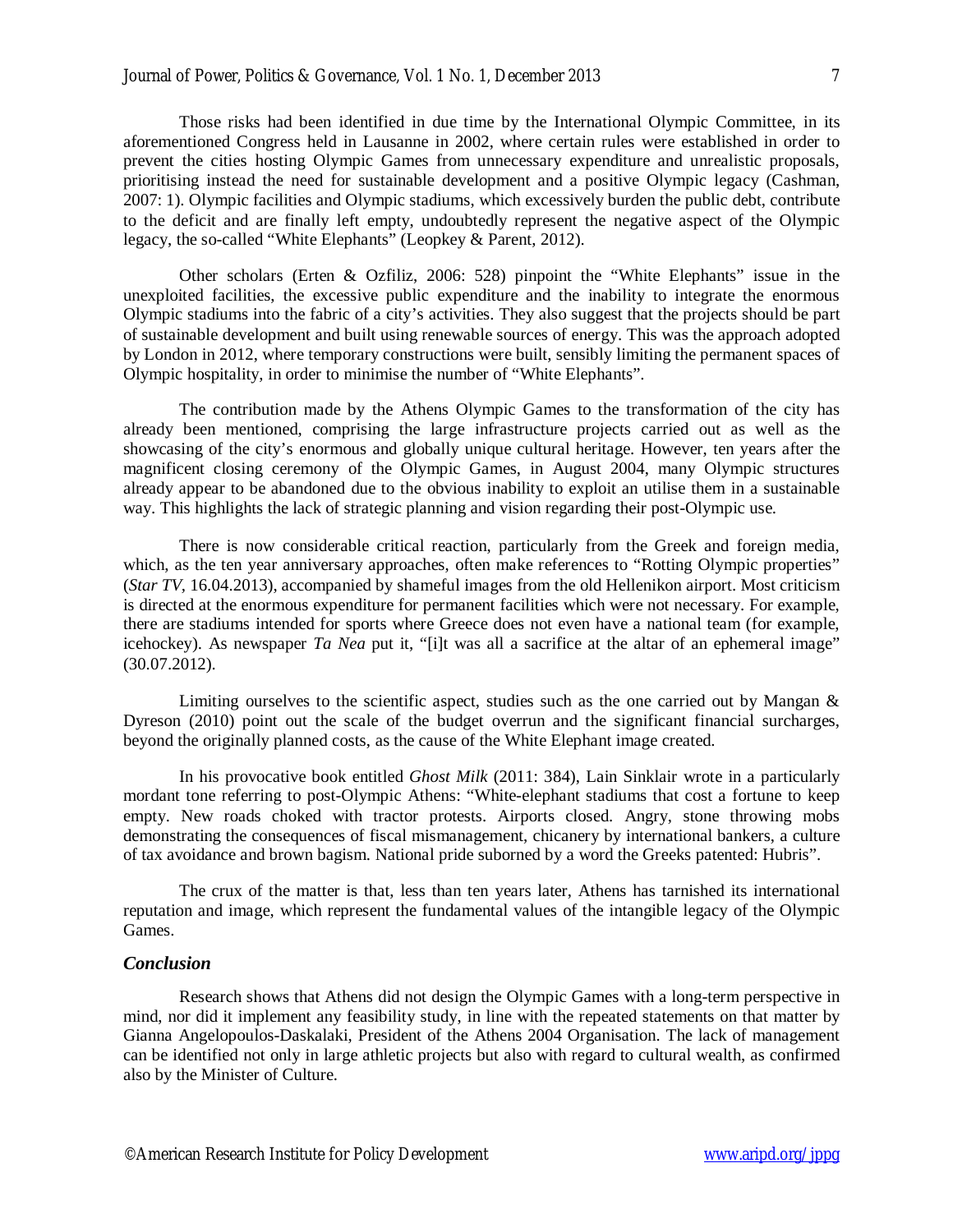His reference to the tragic condition of the roof of the Olympic Stadium, designed by Santiago Calatrava, shows that the Olympic memory itself is now in jeopardy, as represented in this masterpiece of the Spanish architect.

It is true that Athens considered the Olympiad primarily as an opportunity to change the face of the Greek capital, and then as an opportunity to promote the city's cultural treasures. These are the two aspects of the Olympic Games, and the link connecting them was the effort to boost national pride and to enhance the national identity of Greeks. Hence, the (almost) universal initial acceptance of this grand exercise by public opinion.

The great problem facing the Greek State today is how to maintain, manage and exploit the considerable Olympic legacy, enabling it to recover its credibility and obtaining some financial and moral returns. However, the obstacles to gainfully exploiting this enormous potential resource lie in bureaucracy, litigation, suspicion and the lack of understanding among political parties (Kissoudi, 2008: 1978-1979).

In Attica, there exist 23 permanent and extremely costly Olympic Properties which represent an Olympic first, in terms of number and size, in the history of Olympic Games. When this is added to all the problems, described in this paper, involved in exploiting such properties, it seems that Athens will have a hard time shedding its characterisation as the White Elephants Olympic City.